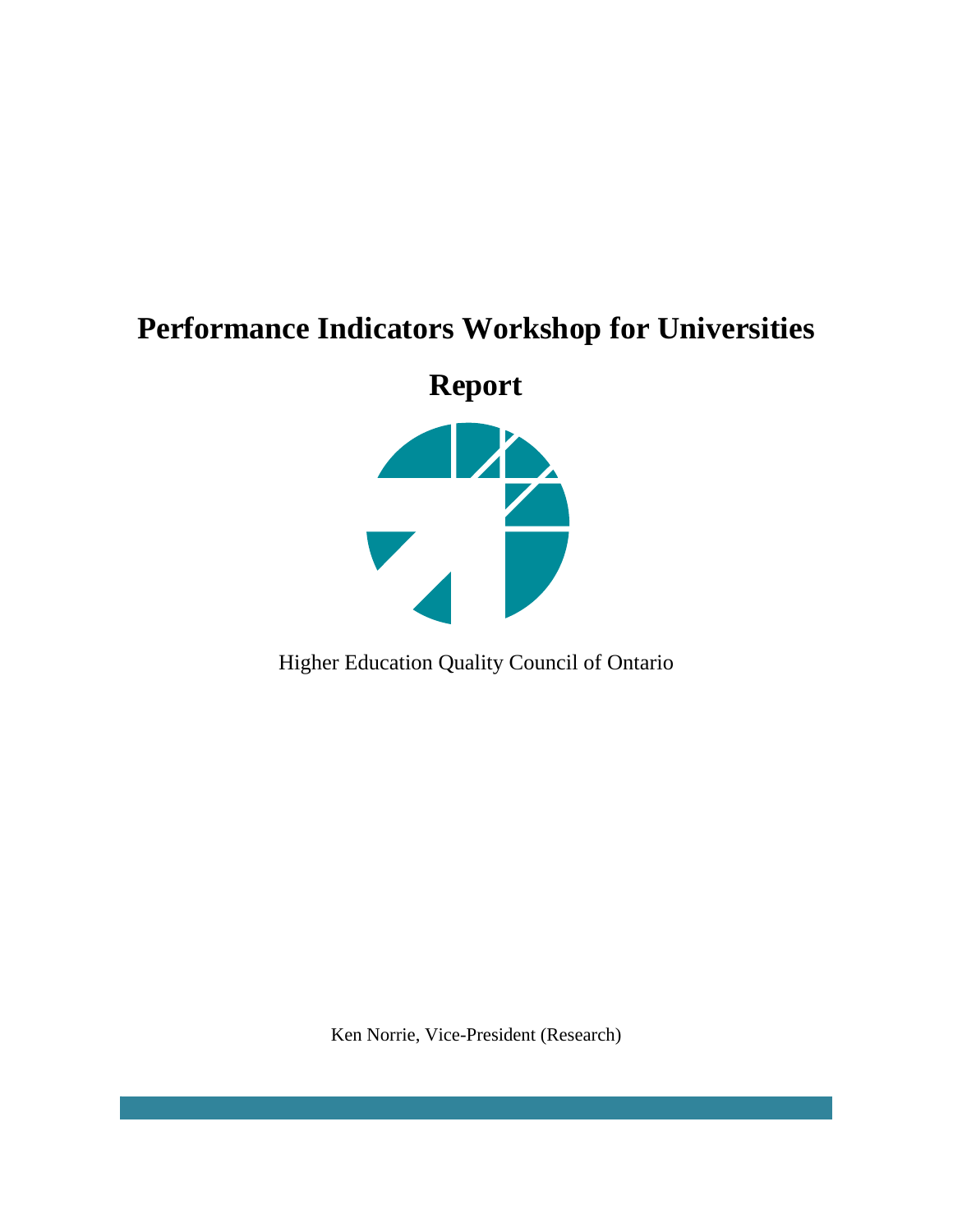# **Introduction**

A key element of the Higher Education Quality Council of Ontario's (HEQCO's) mandate is to advise the Ontario Ministry of Training, Colleges and Universities on accountability within the post-secondary education (PSE) sector in general, and on the format and content of Multi-Year Accountability Agreements (MYAAs) in particular. Thus, we welcomed the opportunity to discuss the challenges posed by the current MYAA system with university administrators and staff responsible for compiling and using performance indicators (PIs) for academic planning. The occasion was a workshop organized in collaboration with the Council of Ontario Universities (COU) and held at Ryerson University on November 23, 2007.

The workshop had three objectives. The first was to compile and circulate an inventory of all PIs universities currently produce and make public, and to address any issues around data availability and reliability. The second was to discuss how PIs were used in academic planning by individual institutions. The third was to seek advice on constructing a framework for MYAAs in Ontario.

This report serves two purposes: to provide a summary of the proceedings and to report on what HEQCO took away from the day/

and Analysis (CUPA) representatives at each university prepared an inventory of PIs used by their respective institutions. That information was aggregated by the COU's Vice President of Policy and Analysis, Jamie Mackay, into an inventory officially titled *Ontario Universities Performance Indicators Matrix.* For reasons that will quickly become apparent, this document was informally dubbed the "giant matrix". Hard copies of the matrix are available from HEQCO upon request. To obtain a copy please e-mail info@heqco.ca or call 416- 212-5248.

The matrix presents PIs by institution, organized into four categories that correspond to HEQCO's research mandate – accessibility, quality, accountability and inter-institutional relations. The document contains an overall summary of PIs, a summary by major theme and a detailed reporting of PIs by theme and institution. From the matrix it is clear Ontario universities compile and publish a huge amount of performance indicator information. The table below provides a summary. All told, there are 882 pieces of data in the inventory, or an average of 49 PIs per institution. There is considerable variation among institutions in reliance on PIs. The fewest number of indicators reported by any institution is nine, while the largest number is ninety-six.

#### **The Performance Indicator Inventory**

To help HEQCO understand the current performance indicators used by Ontario universities, Council on University Planning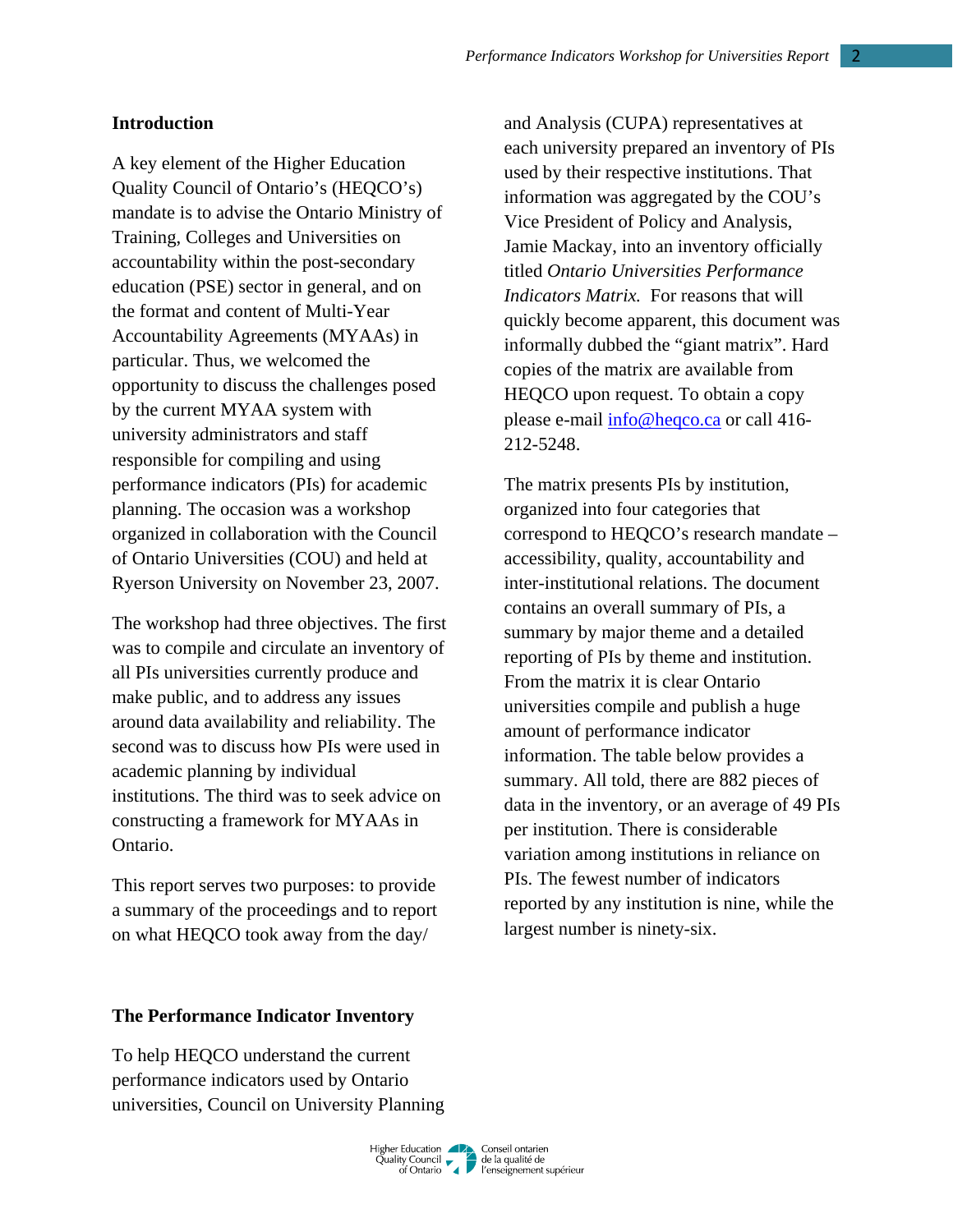|                         | Number of<br>$_{\rm Pl}$ | Percent of<br>Total | Institutions<br>Reporting | Reporting<br>Average PIs<br>ber: | Fewest PIs<br>Reported | Reported<br>Most PIs |
|-------------------------|--------------------------|---------------------|---------------------------|----------------------------------|------------------------|----------------------|
| Total                   | 882                      | 100                 | 18                        | 49                               | 9                      | 96                   |
| Accessibility           | 205                      | 23.2                | 18                        | 11                               | 3                      | 20                   |
| Ouality                 | 504                      | 57.1                | 17                        | 30                               | 10                     | 65                   |
| Accountability          | 153                      | 17.3                | 16                        | 10                               | 3                      | 21                   |
| Inter-<br>institutional |                          |                     |                           |                                  |                        |                      |
| Relations               | 20                       | 2.3                 | 9                         | $\mathfrak{2}$                   |                        | 4                    |

# **Summary of the Giant Matrix**

There is also considerable variation in reporting by major theme. Quality is the largest category, accounting for 504 of the 882 entries, or 57%. All but one of the institutions report quality indicators, with the range of those reporting running from 10 to 65.

Just under one-quarter of the entries, 205 in total, relate to accessibility. All universities report PIs in this category, with the range running from 3 to 20.

Accountability is the third largest category, consisting of 153 indicators or over 17% of the total. All but two institutions are represented in the matrix, with the range running from 3 to 21 data points. One of the universities not represented in the matrix directs readers instead to its website.

Inter-institutional relations is the smallest category by far with only 20 indicators, or 2.3% of the total. Only nine universities report in this category, with the range running from one to four.

**Case Studies in PIs and Academic Planning** 

The second part of the agenda, titled *Case Studies in Using PIs for Academic Planning: Progress, Pitfalls and Potential*, featured presentations by institutions chosen to reflect a variety of sizes and missions and visions. To obtain copies of these PowerPoint presentations please e-mail info@heqco.ca or call 416-212-5248.

The first presentation was by Pierre Mercier from the University of Ottawa. Ottawa employs an explicit balanced scorecard approach to academic planning with performance indicators, drawing on the framework developed by Robert Kaplan and David Norton<sup>1</sup>. The starting point for their scorecard, as with all such ventures, is the University of Ottawa's mission statement as outlined in the document *Vision 2010*. Kaplan and Norton's balanced scorecard elements are adapted for an academic setting by equating clientele with students and community; processes with academic excellence; organizational health with employee quality and commitment; and financial viability with resources.

The University of Ottawa distinguishes between two broad types of indicators: general (e.g., learning quality) and mission specific (e.g., linguistic balance). Actual indicators were selected by a team led by the university's Provost and involving senior representatives from all relevant organizational units.

With indicators chosen and data requirements met, the scorecard aspect of the planning process is introduced. For each indicator, there is a base value, a current value and a target value. This allows the actual value to be compared to the base

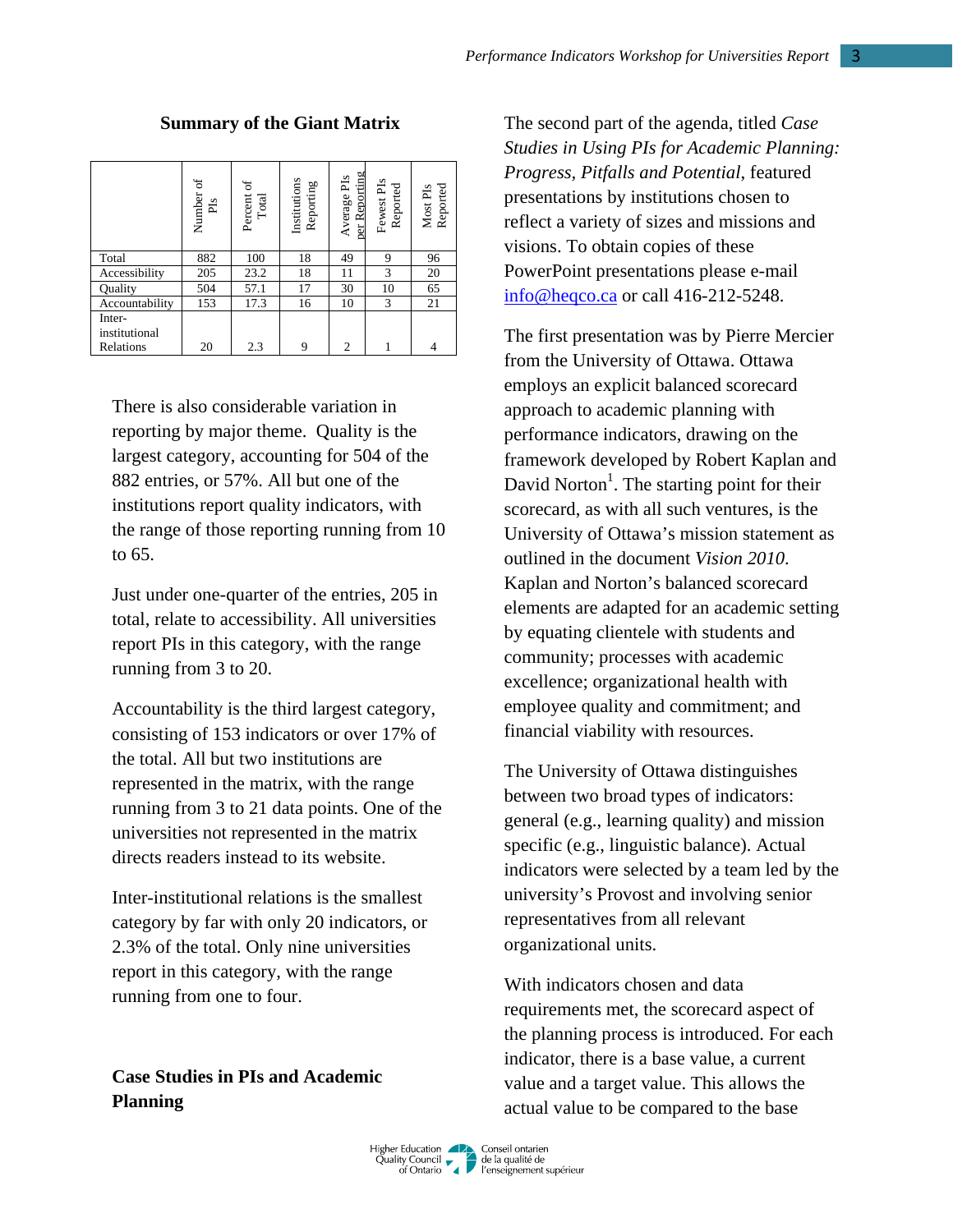value -- are we making progress from where we started? -- and the target value -- how close are we to where we want to be? A 'traffic light' approach is used as a visual aid to assist the planning staff: green means satisfactory, yellow means caution and red means alert. The scorecard is updated annually in the early fall, and serves as a context for budget requests and decisions.

Paul Stenton provided an overview of Ryerson University's practices in the workshop's second presentation. Ryerson groups its indicators into three types, and distinguishes between formative and summative measures. Performance indicators are used as the first indicator, and are intended to enable the Board of Governors to monitor its areas of oversight and governance. There are four categories within this group: strategic direction indicators, such as retention and graduation rates; management indicators, such as student to faculty ratios; financial indicators, such as deficit/surplus; and university profile indicators, such as the percentage of alumni making donations.

The second type, progress indicators, informs academic planning and decisionmaking at the departmental, faculty and institutional level. These measures are made interactive using the data management software, *Beyond 20/20.* This program allows administrators to trace the performance of their units over time and in a comparative context.

The final category, decision-support indicators, is developed for the Provost and Deans to support evaluation of academic change. They are grouped generally into

three sub-categories: quality, responsiveness and efficiency, effectiveness and affordability.

The scorecard aspect is primarily used when considering core performance measures. The current values of key variables are compared to target levels, with a graphical key as to where improvement or maintenance is required. Ryerson makes interesting use of its National Survey of Student Engagement (NSSE) data in this context. Core NSSE questions are identified according to their alignment with the institution's mission statement, and performance evaluated against key comparison groups. Again, a graphical technique is used to identify where scores meet or exceed expectations and where they fall below strategic expectations.

Performance indicators are an explicit component of academic planning at Ryerson as departments and faculties are asked to set objectives consistent with the overall institutional plan and to report on progress.

Phil Wood introduced McMaster University's strategy map, recently developed to facilitate and support academic planning at that institution. Again, the university's mission and vision is the starting point for the planning process, particularly the statement of general goals and targets. With general goals specified, the strategy map asks three questions:

1. To achieve our vision, what must we deliver to students, faculty, staff and partners, and what financial results must we deliver to ensure sustainability?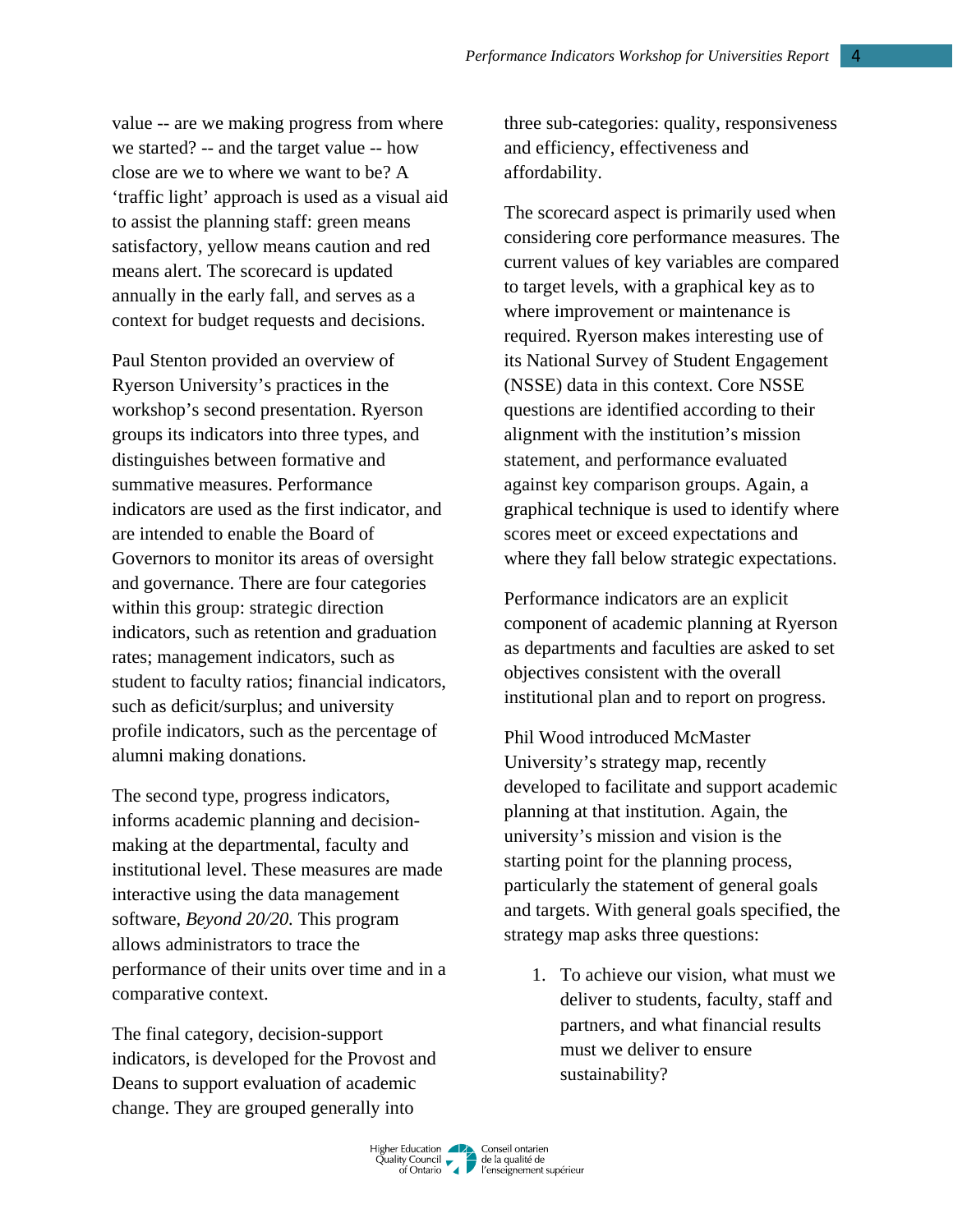- 2. To deliver on these outcomes, at what internal processes must we excel?
- 3. To excel at these processes, how must we develop our human, information and organizational capital?

For each question, appropriate indicators are selected. Then, McMaster compares the current value for this indicator with a benchmark or target figure. The result is rated as exceeding, achieving or falling below the defined targets. The results are intended to reveal the university's performance and, ultimately, to facilitate improvement as necessary and appropriate.

McMaster's strategy map is relatively new and is still being implemented. Wood indicated that the next steps in the implementation process are to formally adopt the strategy map, further develop the specific indicators and targets and use them to transform education, research and support services at McMaster.

Provost and Vice-President Academic Susan Silverton presented for Laurentian University. She began by emphasizing the need to link indicators with institutional mission. Laurentian is a bilingual and tricultural environment with a relatively high population of traditionally under-represented students, such as aboriginal and francophone students. The university consequently puts considerable effort into recruitment and retention policies, and this emphasis informs performance indicator selection and reporting. Silverton underlined the need to choose indicators that enable the university

to gauge the impact of key policy interventions.

Laurentian does not use a scorecard approach to PIs and academic planning, although it compiles and reports on all the standard categories such as NSSE, GPSS, CUDO and Key Performance Indicators (KPIs) specified by the Provincial Government. Silverton outlined ambitious plans for PIs and their use in academic planning at Laurentian, but was appropriately cautious about the institutional commitment and resources required to do it properly.

York University's presentation was handled by George Fallis, a faculty member and chair of the university's Academic Policy and Planning Committee. His presentation reflected how faculty members in particular approach PIs and academic planning in a university setting.

He noted that enhancing research culture is York's highest priority in its current academic plan. The key question in this process, as always, is how to properly gauge the success of the enhancement strategy. Fallis noted that York wishes to go beyond standard funding measures to include quantity indicators such as the number of publications and citations, with particular attention to the prestige of the publisher. Further, the impact of research on teaching, learning and society should be taken into account. However difficult performance measures relevant to research might be for individual faculties to implement, Fallis noted that they pose special challenges for humanities and fine arts. He ended with what may be a crucial question in all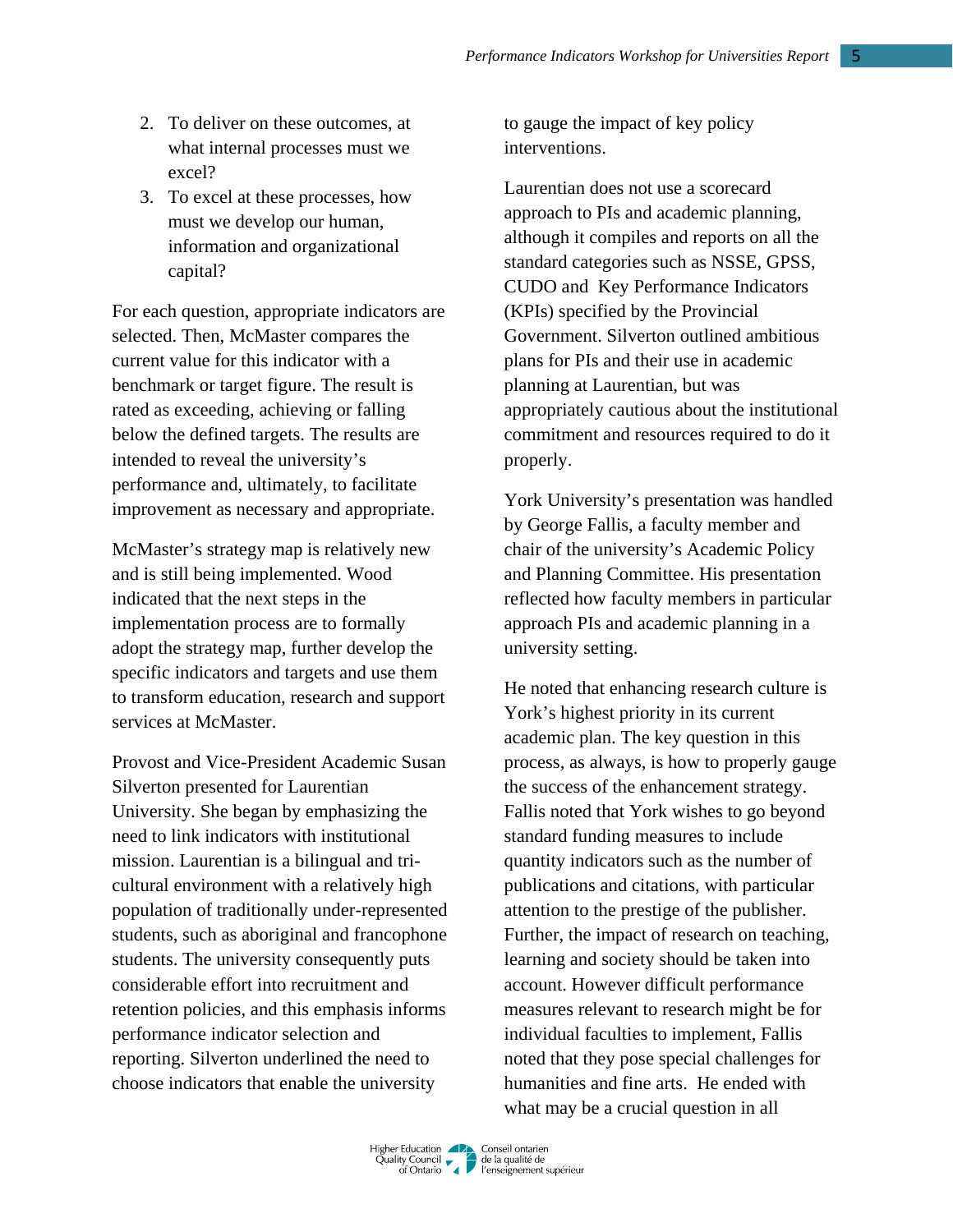attempts to introduce performance indicators into academic planning: what affects the behaviours and decisions of professors?

### **Invited Presentations**

The workshop also featured two invited presentations on topics directly related to PIs and academic planning. The first was by Vivek Goel, Provost at the University of Toronto, on lessons from health services research.

Drawing on his experiences as a researcher with the Institute for Clinical Evaluative Sciences, Goel described a research case study on breast cancer surgery that illustrated how seemingly objective performance measures can be misinterpreted. He advised HEQCO to be acutely conscious of the public relations aspect of any performance evaluation exercise, particularly where it involves or facilitates institutional ranking. Important nuances and qualifications acknowledged and understood by a particular sector may be glossed over or ignored by the media.

The health sector was a pioneer in developing balanced scorecards for nonprofit institutions. In his presentation, Goel provided an example of a hospital performance indicator scorecard. The hospital's performance indicators were chosen to reflect clinical utilization and outcomes, and the institution's scores were compared to system-wide values. A graphical technique was then used for each measure to indicate whether the hospital's performance was above, equal to, or below

average. The scorecard thus provides an easily understood snapshot of areas in need of institutional attention.

There is an understandable interest in comparing the performances of individual hospitals. The concern, however, is that ranking can be seriously misleading. For example, a hospital that took a disproportionate number of relatively highrisk cases would fare poorly if death rates were the sole performance indicator. The solution is to use statistical techniques to standardize for patient and other hospital characteristics. The result is a measure that allows for comparisons among hospitals, providing an opportunity to examine why variations in outcomes exist after controlling for spurious characteristics.

The relevance of this latter point for universities and colleges is obvious. For example, if graduation rates and average completion times are to be used as performance measures, it is essential to standardize the relevant data for differences in student characteristics at each institution. A university which, as part of its mission, accepts traditionally under-represented students will almost certainly have longer times to completion and lower graduation rates than one that admits primarily or solely on the basis of traditional academic merit. Only after these differences are taken into account can we begin to analyze relative performances appropriately.

The second invited presentation was by Alan Harrison, Provost of the University of Calgary, presenting an overview of performance indicator developments in the rest of Canada. He began by describing the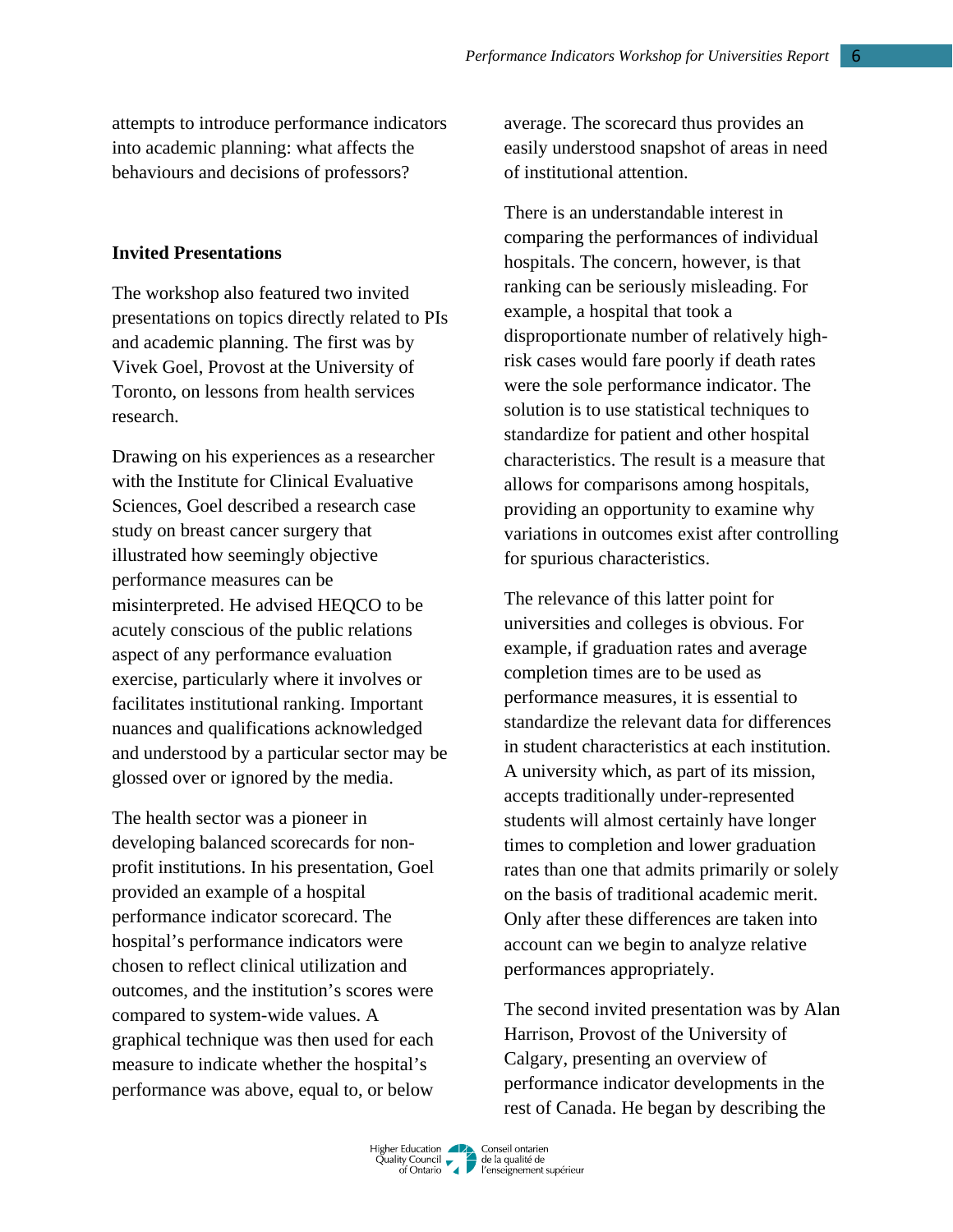G-13 data exchange, a project initiated some years ago by the major research universities in Canada<sup>2</sup> to define and develop input and output measures that can be used to make valid comparisons among institutions. In doing this, the group has done much of the difficult work needed to arrive at common definitions and data requirements for key measures. There is obviously much to learn from this exercise. Unfortunately, at this time the G-13 data is not publicly available.

Harrison then turned his attention briefly to Common University Data Ontario (CUDO). CUDO is a collaborative venture by Ontario universities, administered by the COU. It features a common template for reporting data on a range of indicators including admission figures, NSSE results and research records. It is an on-line tool (available at www.cou.on.ca) that allows users to access and compare information and performance indicators for all Ontario universities. A steering committee with representatives from the four regions is currently investigating using CUDO as a model for Common University Data Canada (CUDC).

Harrison also presented a quick survey of the state of accountability and planning by province. There is too much detail to summarize here, but it is clear that accountability requirements and planning and reporting practices vary substantially among provinces. Next to Ontario, British Columbia and Alberta have the most comprehensive frameworks, with other provinces in various stages of development. The structure, content and format of the accountability system in British Columbia

resemble those in Ontario, and are, therefore, of particular interest<sup>3</sup>.

The upshot is that Ontario fares rather well in the attention paid to accountability at both the institutional and the system-wide level when compared to the rest of Canada. Nevertheless, there is more to learn from experiences in other provinces and select international case studies.

# **General Discussion**

The title for the last session was *Advising HEQCO on Advising the Ministry on MYAAs*. A key part of HEQCO's mandate, as already noted, is to advise the Ministry on the content and format of the Multi-Year Accountability Agreements (MYAAs). The goal of this session was to ask how accountability and planning experiences at the individual institutional level can inform HEQCO's advice to the ministry. Specifically, are there any performance indicators that individual institutions compile and find useful in academic planning that could map to the sector level?

The giant matrix might have provided an answer to this question if it had revealed that there were a handful of indicators that most or all institutions compiled and published regularly. Such was not the case, however, as demonstrated by the huge range and variety of PIs captured by the matrix. It may be possible to reduce the number of indicators by grouping similar measures, but this refinement is unlikely to produce a manageable set for common use.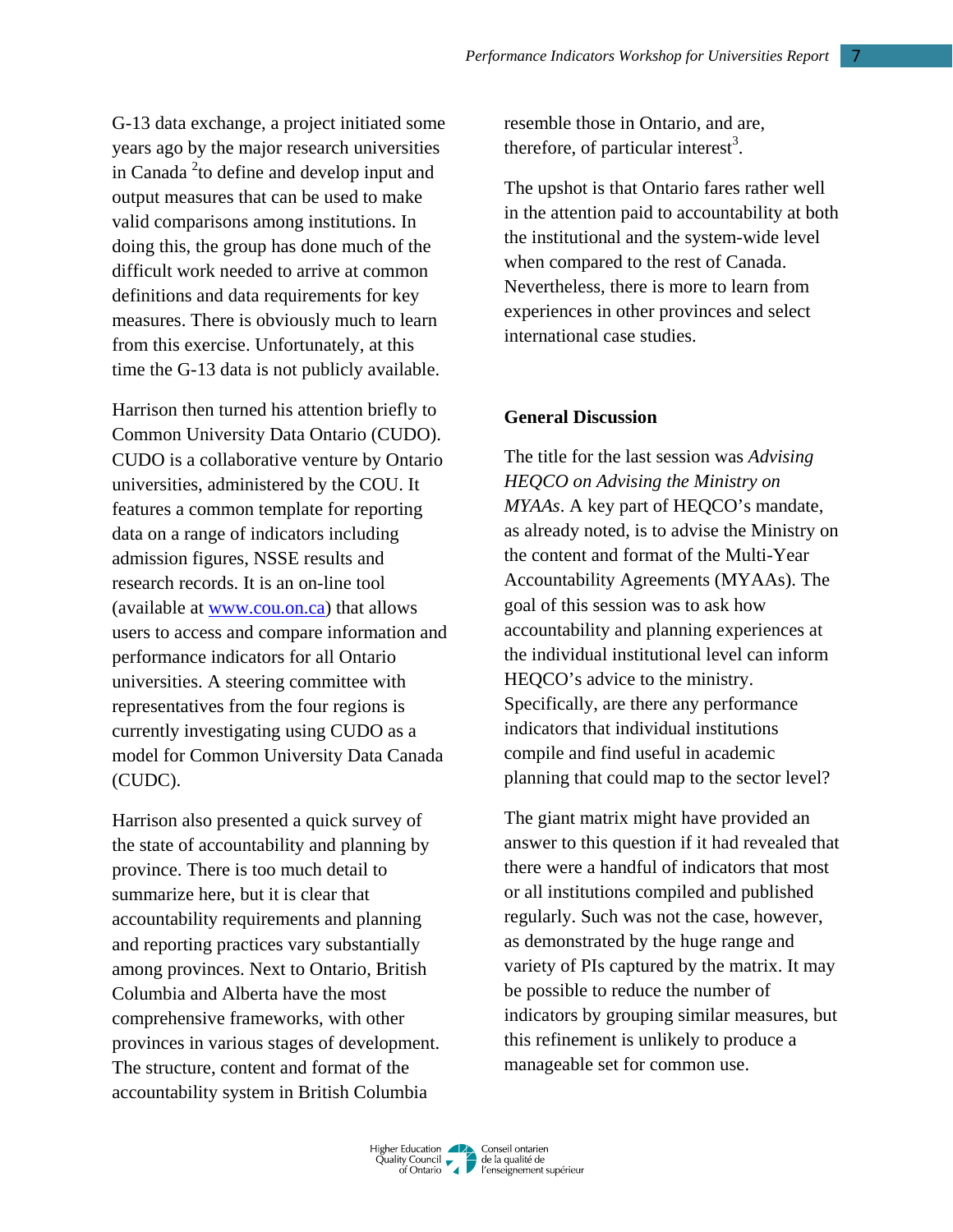The advice to HEQCO in this final session was wide-ranging and interesting, but not conclusive. However, there was definite consensus around several points. First, the MYAAs should be structured in a manner that permits and supports diversity in institutional mission and vision. Participants agreed that neither individual universities nor the sector are well served by performance indicators and incentives that privilege specific behaviours and outcomes.

Second, universities already face a large number of reporting requirements. Adding new ones will put additional strain on already over-extended support staff. Participants indicated a need for recognition that producing reliable performance indicators requires considerable time and institutional resources. Some institutions, the smaller ones in particular, find it increasingly difficult to comply with government requirements.

## **So Where Does This Leave HEQCO?**

The Workshop revealed many important insights to guide HEQCO's work. First, Ontario universities already devote considerable effort and resources to compiling and reporting on their activities. Accountability *per se* is not at issue; universities have embraced the concept, and have worked hard at implementation. However, this commitment is not always acknowledged or understood. There may thus be a role for HEQCO to assist in raising the profile of university accountability efforts.

Additionally, it was observed that institutions are at very different stages in developing and using PIs for academic planning purposes. Thus there could be a role for HEQCO in assisting with information sharing on techniques and practices, and in undertaking research to identify potential "best practices".

It was also observed that compiling and reporting performance indicators is a timeconsuming and expensive process, involving considerable efforts by senior administrators and institutional analysis staff. Even the larger institutions are constrained in what they can produce, not to mention the particular resource challenges faced by smaller institutions. HEQCO's advice to the Ministry should take explicit account of the burden of existing reporting requirements as well as the incremental resource burden of implementing new performance indicators.

The final message refers to the challenge that HEQCO faces in understanding and providing advice on Ontario's performance indicator system. The giant matrix, the presentations and the general discussion all made clear the considerable variation in how institutions compile, publish and use PIs in academic planning. Performance indicators typically, and appropriately, proceed from the mission and visions statements of individual institutions. Their use in academic planning depends on each institution's culture and leadership style.

This suggests that there is no one accountability format that will work for all universities. Certainly, there is a concern among institutions that attempts to come up with a common set of indicators will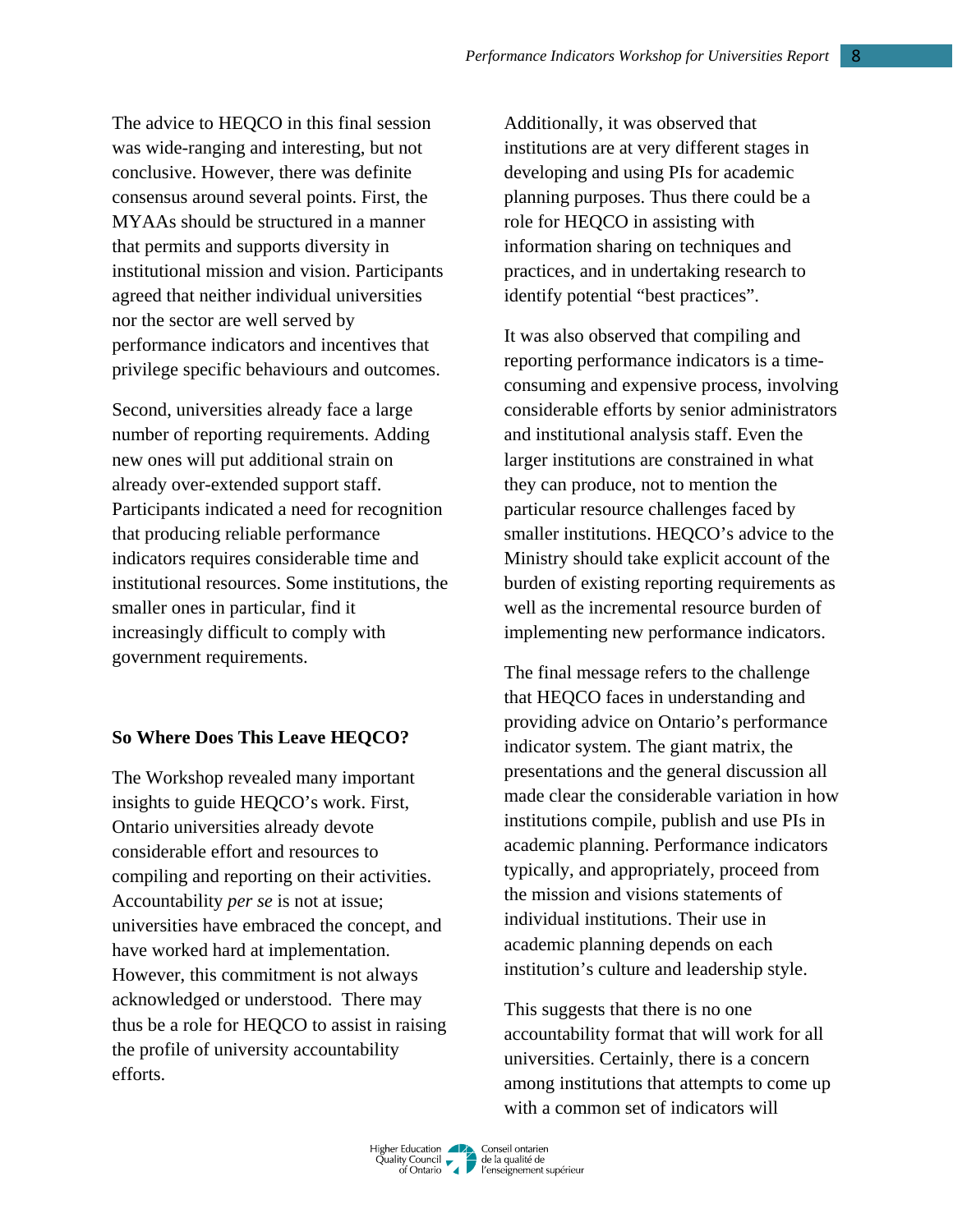inevitably lead to spurious ranking exercises, with all the perverse incentive effects therein.

One solution is to structure MYAAs individually. Each institution would agree to a set of goals and PIs reflecting its unique mission and vision. It would then set targets for achieving these goals, and agree to be evaluated on actual performance relative to targets. Some indicators might be common to all MYAAs, but they would be calibrated differently for each institution. For example, a university with a mission to recruit students from traditionally underrepresented groups would likely have a lower time-to-completion target than peers without this focus.

However, there are two problems with this approach aside from significant design and operations issues. The first is that it assumes all variation in learning and research outcomes among institutions relates back to differences in mission and vision statements. It leaves unexamined the possibility that some of the variation may flow from the resources and effort that institutions put into pursuing their missions.

Goel's hospital scorecard example is also highly relevant here. It was clearly inappropriate to use a few standard PIs to compare hospital performances given the obvious differences in missions, patient characteristics, and other factors between individual institutions. The solution was to use statistical techniques to control for variables such as patient characteristics that are known to affect performance outcomes. If done properly  $-$  no mean feat  $-$  it

becomes easier to make meaningful comparisons between disparate institutions.

The lessons learned in the health sector may be applicable to Ontario universities. There is a precedent for this type of statistical analysis in the Documenting Effective Education Practice (DEEP) project. This project, based at the Centre for Postsecondary Research at Indiana University, used modeling and statistical analysis techniques to identify colleges and universities that reported learning outcomes significantly higher than predicted by their student and institutional characteristics. DEEP then sought to determine what these institutions had in common that explained their performances.<sup>4</sup> We are currently exploring this option for possible application in the Ontario context.

The second problem with solely bilateral MYAAs is the so-called "adding up problem". What happens, for example, if the Ministry wishes to see a specific increase in Aboriginal participation in universities, yet the sum of the targets set by individual universities falls short of this figure? This challenge is easily recognized as one of how to align the actions of agents (the universities) with the interests of the principal (the Ministry), and will figure prominently in HEQCO's further research.

# **Acknowledgements**

HEQCO wishes to thank workshop participants for making time in busy schedules to assist us in our efforts to better understand the performance indicator